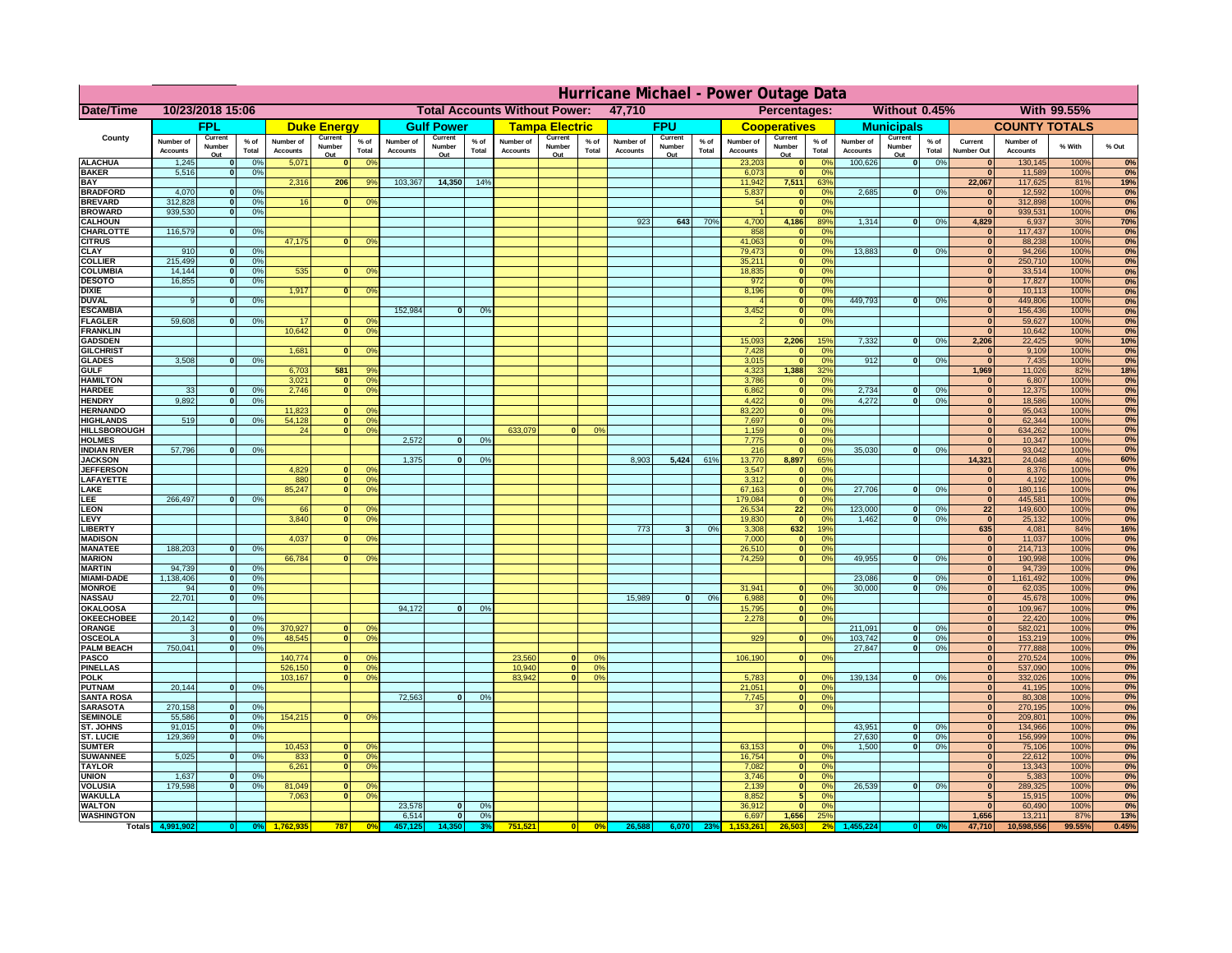# 10/23/2018 3:06 PM Hurricane Michael

| <b>Power Provider</b>                   | <b>County</b>       | <b>Number of Customers</b> | <b>Current Number Out</b> | <b>Outage Percentage</b> | <b>Estimated Restore Time</b> |
|-----------------------------------------|---------------------|----------------------------|---------------------------|--------------------------|-------------------------------|
| <b>Gulf Power Company</b>               | BAY                 | 103,367                    | 14,350                    | 13.88%                   | 48                            |
|                                         |                     |                            |                           |                          |                               |
| West Florida Electric Cooperative, Inc. | <b>JACKSON</b>      | 13,723                     | 8,850                     | 64.49%                   | >5 days                       |
| Gulf Coast Electric Cooperative, Inc.   | BAY                 | 11,942                     | 7,511                     | 62.90%                   | >5 days                       |
| Florida Public Utilities Corporation    | <b>JACKSON</b>      | 8,903                      | 5,424                     | 60.92%                   | >5 days                       |
| West Florida Electric Cooperative, Inc. | CALHOUN             | 2,852                      | 2,497                     | 87.55%                   | >5 days                       |
| Talquin Electric Cooperative, Inc.      | GADSDEN             | 15,093                     | 2,206                     | 14.62%                   | 72                            |
| Gulf Coast Electric Cooperative, Inc.   | CALHOUN             | 1,848                      | 1,689                     | 91.40%                   | >5 days                       |
| West Florida Electric Cooperative, Inc. | WASHINGTON          | 4,260                      | 1,547                     | 36.31%                   | >5 days                       |
| Gulf Coast Electric Cooperative, Inc.   | <b>GULF</b>         | 4,323                      | 1,388                     | 32.11%                   | >5 days                       |
| Florida Public Utilities Corporation    | CALHOUN             | 923                        | 643                       | 69.66%                   | >5 days                       |
| Talquin Electric Cooperative, Inc.      | <b>LIBERTY</b>      | 3,308                      | 632                       | 19.11%                   | >5 days                       |
|                                         |                     |                            |                           |                          |                               |
| Duke Energy                             | <b>GULF</b>         | 6,703                      | 581                       | 8.67%                    | TBD                           |
| <b>Duke Energy</b>                      | BAY                 | 2,316                      | 206                       | 8.89%                    | <b>TBD</b>                    |
| Gulf Coast Electric Cooperative, Inc.   | WASHINGTON          | 2,437                      | 109                       | 4.47%                    | >5 days                       |
| Gulf Coast Electric Cooperative, Inc.   | <b>JACKSON</b>      | 47                         | 47                        | 100.00%                  | >5 days                       |
| Talquin Electric Cooperative, Inc.      | LEON                | 26,534                     | 22                        | 0.08%                    | 48                            |
| Talquin Electric Cooperative, Inc.      | <b>WAKULLA</b>      | 8,852                      | 5                         | 0.06%                    | 24                            |
| Florida Public Utilities Corporation    | <b>LIBERTY</b>      | 773                        | 3                         | 0.39%                    | >5 days                       |
| Central Florida Electric Cooperative    | <b>ALACHUA</b>      | 875                        | $\pmb{0}$                 | 0.00%                    | <b>TBD</b>                    |
| Central Florida Electric Cooperative    | <b>DIXIE</b>        | 7,595                      | $\pmb{0}$                 | 0.00%                    | <b>TBD</b>                    |
|                                         |                     |                            |                           |                          |                               |
| Central Florida Electric Cooperative    | <b>GILCHRIST</b>    | 7,424                      | $\pmb{0}$                 | 0.00%                    | Restored                      |
| Central Florida Electric Cooperative    | LAFAYETTE           | 9                          | $\pmb{0}$                 | 0.00%                    | TBD                           |
| Central Florida Electric Cooperative    | LEVY                | 17,513                     | $\pmb{0}$                 | 0.00%                    | Restored                      |
| Central Florida Electric Cooperative    | <b>MARION</b>       | 9                          | $\pmb{0}$                 | 0.00%                    | TBD                           |
| Chattahoochee Electric                  | <b>GADSDEN</b>      | 1,173                      | $\pmb{0}$                 | 0.00%                    | Restored                      |
| Choctawhatchee Electric Cooperative     | <b>HOLMES</b>       | 293                        | $\pmb{0}$                 | 0.00%                    | Restored                      |
| Choctawhatchee Electric Cooperative     | <b>OKALOOSA</b>     | 15,795                     | $\pmb{0}$                 | 0.00%                    | Restored                      |
| Choctawhatchee Electric Cooperative     | <b>SANTA ROSA</b>   | 201                        | $\pmb{0}$                 | 0.00%                    | Restored                      |
|                                         |                     |                            |                           |                          |                               |
| Choctawhatchee Electric Cooperative     | <b>WALTON</b>       | 36,812                     | $\pmb{0}$                 | 0.00%                    | Restored                      |
| City of Alachua                         | <b>ALACHUA</b>      | 4,426                      | $\pmb{0}$                 | 0.00%                    | TBD                           |
| City of Bartow                          | <b>POLK</b>         | 11,790                     | $\pmb{0}$                 | 0.00%                    | <b>TBD</b>                    |
| City of Blountstown                     | CALHOUN             | 1,314                      | $\pmb{0}$                 | 0.00%                    | Restored                      |
| City of Bushnell                        | <b>SUMTER</b>       | 1,500                      | $\pmb{0}$                 | 0.00%                    | <b>TBD</b>                    |
| City of Clewiston                       | <b>HENDRY</b>       | 4,272                      | 0                         | 0.00%                    | TBD                           |
| City of Fort Meade                      | <b>POLK</b>         | 2,379                      | $\mathbf 0$               | 0.00%                    | <b>TBD</b>                    |
| City of Havana                          | GADSDEN             | 1,391                      | $\pmb{0}$                 | 0.00%                    | Restored                      |
| City of Leesburg                        | LAKE                | 22,000                     | $\mathbf 0$               | 0.00%                    | <b>TBD</b>                    |
|                                         |                     |                            |                           |                          |                               |
| City of Moore Haven                     | <b>GLADES</b>       | 912                        | $\pmb{0}$                 | 0.00%                    | TBD                           |
| City of Mount Dora                      | LAKE                | 5,706                      | $\pmb{0}$                 | 0.00%                    | <b>TBD</b>                    |
| City of Newberry                        | <b>ALACHUA</b>      | 1,727                      | 0                         | 0.00%                    | TBD                           |
| City of Quincy                          | <b>GADSDEN</b>      | 4,768                      | $\mathbf 0$               | 0.00%                    | Restored                      |
| City of Starke                          | <b>BRADFORD</b>     | 2,685                      | $\pmb{0}$                 | 0.00%                    | TBD                           |
| City of Tallahassee                     | <b>LEON</b>         | 123,000                    | $\mathbf 0$               | 0.00%                    | Restored                      |
| City of Vero Beach                      | <b>INDIAN RIVER</b> | 35,030                     | $\pmb{0}$                 | 0.00%                    | TBD                           |
| City of Wauchula                        | <b>HARDEE</b>       | 2,734                      | $\mathbf 0$               | 0.00%                    | <b>TBD</b>                    |
|                                         | LEVY                |                            | $\pmb{0}$                 | 0.00%                    | TBD                           |
| City of Williston                       |                     | 1,462                      |                           |                          |                               |
| City of Winter Park                     | <b>ORANGE</b>       | 13,941                     | $\pmb{0}$                 | 0.00%                    | <b>TBD</b>                    |
| Clay Electric Cooperative               | <b>ALACHUA</b>      | 22,328                     | $\pmb{0}$                 | 0.00%                    | <b>TBD</b>                    |
| Clay Electric Cooperative               | <b>BAKER</b>        | 2,476                      | $\pmb{0}$                 | 0.00%                    | <b>TBD</b>                    |
| Clay Electric Cooperative               | <b>BRADFORD</b>     | 5,837                      | 0                         | 0.00%                    | TBD                           |
| Clay Electric Cooperative               | <b>CLAY</b>         | 79,473                     | $\pmb{0}$                 | 0.00%                    | <b>TBD</b>                    |
| Clay Electric Cooperative               | COLUMBIA            | 16,922                     | 0                         | 0.00%                    | TBD                           |
| Clay Electric Cooperative               | <b>DUVAL</b>        | $\overline{4}$             | $\pmb{0}$                 | 0.00%                    | <b>TBD</b>                    |
| Clay Electric Cooperative               | <b>FLAGLER</b>      | $\overline{2}$             | 0                         | 0.00%                    | TBD                           |
|                                         |                     | $\overline{4}$             | $\pmb{0}$                 |                          | <b>TBD</b>                    |
| Clay Electric Cooperative               | <b>GILCHRIST</b>    |                            |                           | 0.00%                    |                               |
| Clay Electric Cooperative               | LAKE                | 2,239                      | 0                         | 0.00%                    | TBD                           |
| Clay Electric Cooperative               | LEVY                | 712                        | $\pmb{0}$                 | 0.00%                    | TBD                           |
| Clay Electric Cooperative               | MARION              | 16,301                     | 0                         | 0.00%                    | TBD                           |
| Clay Electric Cooperative               | PUTNAM              | 21,051                     | $\pmb{0}$                 | 0.00%                    | TBD                           |
| Clay Electric Cooperative               | SUWANNEE            | 5                          | 0                         | 0.00%                    | TBD                           |
| Clay Electric Cooperative               | <b>UNION</b>        | 3,746                      | $\pmb{0}$                 | 0.00%                    | TBD                           |
| Clay Electric Cooperative               | VOLUSIA             | 2,139                      | $\pmb{0}$                 | 0.00%                    | TBD                           |
|                                         |                     |                            | $\pmb{0}$                 |                          |                               |
| Duke Energy                             | <b>ALACHUA</b>      | 5,071                      |                           | 0.00%                    | Restored                      |
| Duke Energy                             | <b>BREVARD</b>      | 16                         | 0                         | 0.00%                    | Restored                      |
| <b>Duke Energy</b>                      | <b>CITRUS</b>       | 47,175                     | $\pmb{0}$                 | 0.00%                    | Restored                      |
| Duke Energy                             | COLUMBIA            | 535                        | $\pmb{0}$                 | 0.00%                    | Restored                      |
| <b>Duke Energy</b>                      | <b>DIXIE</b>        | 1,917                      | $\pmb{0}$                 | 0.00%                    | Restored                      |
| Duke Energy                             | <b>FLAGLER</b>      | 17                         | 0                         | 0.00%                    | Restored                      |
| <b>Duke Energy</b>                      | <b>FRANKLIN</b>     | 10,642                     | $\pmb{0}$                 | 0.00%                    | Restored                      |
| Duke Energy                             | <b>GILCHRIST</b>    | 1,681                      | 0                         | 0.00%                    | Restored                      |
|                                         |                     |                            | $\pmb{0}$                 |                          |                               |
| Duke Energy                             | <b>HAMILTON</b>     | 3,021                      |                           | 0.00%                    | Restored                      |
| Duke Energy                             | HARDEE              | 2,746                      | $\pmb{0}$                 | 0.00%                    | Restored                      |
| Duke Energy                             | <b>HERNANDO</b>     | 11,823                     | $\pmb{0}$                 | 0.00%                    | Restored                      |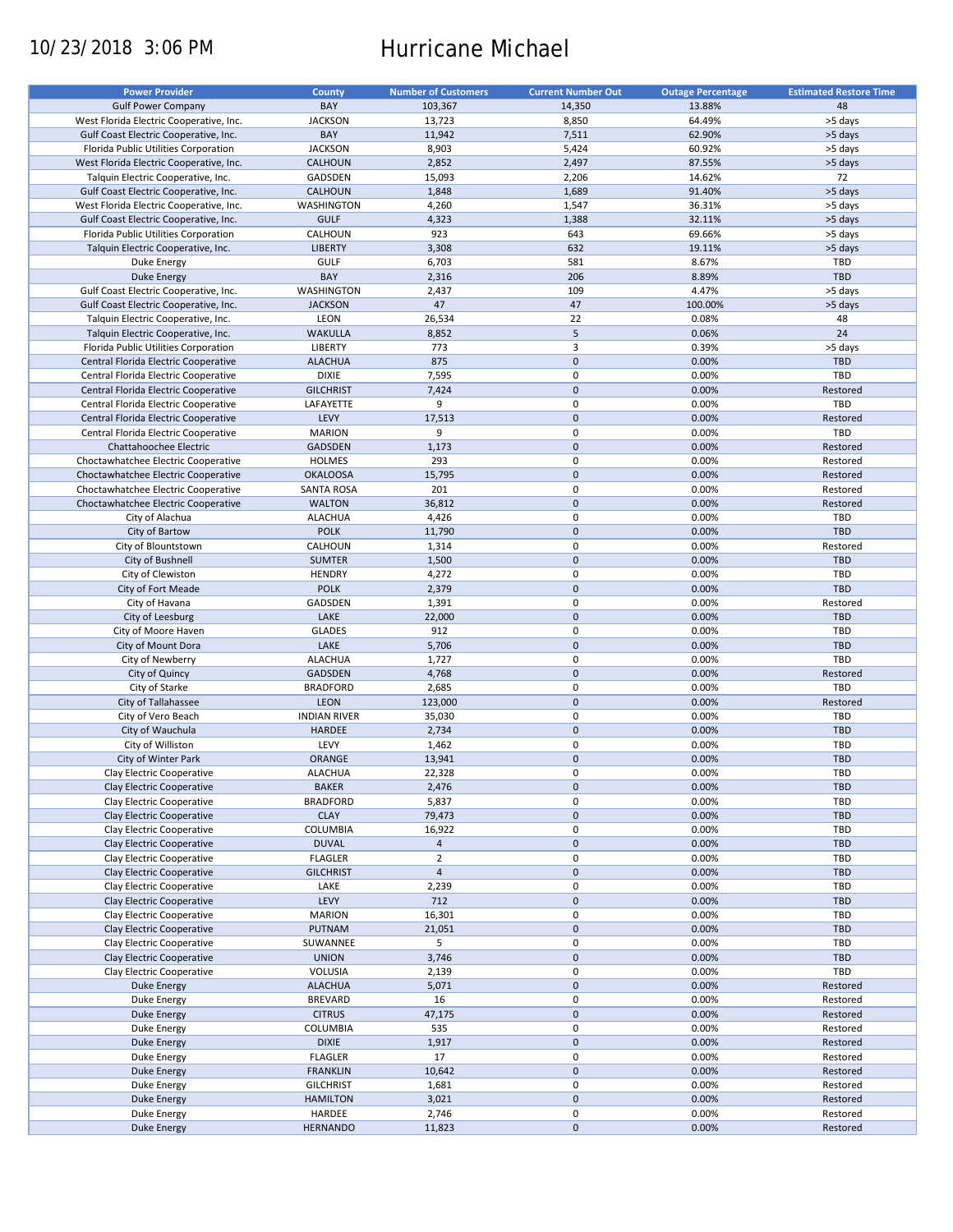### 10/23/2018 3:06 PM Hurricane Michael

| Duke Energy                                        | <b>HIGHLANDS</b>    | 54,128    | 0           | 0.00% | Restored   |
|----------------------------------------------------|---------------------|-----------|-------------|-------|------------|
| <b>Duke Energy</b>                                 | HILLSBOROUGH        | 24        | $\mathbf 0$ | 0.00% | Restored   |
|                                                    |                     |           |             |       |            |
| Duke Energy                                        | <b>JEFFERSON</b>    | 4,829     | 0           | 0.00% | Restored   |
|                                                    |                     |           |             |       |            |
| <b>Duke Energy</b>                                 | LAFAYETTE           | 880       | $\mathbf 0$ | 0.00% | Restored   |
| Duke Energy                                        | LAKE                | 85,247    | 0           | 0.00% | Restored   |
|                                                    |                     |           |             |       |            |
| <b>Duke Energy</b>                                 | <b>LEON</b>         | 66        | $\mathbf 0$ | 0.00% | Restored   |
| Duke Energy                                        | LEVY                | 3,840     | 0           | 0.00% | Restored   |
|                                                    |                     |           |             |       |            |
| Duke Energy                                        | <b>MADISON</b>      | 4,037     | $\pmb{0}$   | 0.00% | Restored   |
| Duke Energy                                        | <b>MARION</b>       | 66,784    | 0           | 0.00% | Restored   |
|                                                    |                     |           |             |       |            |
| <b>Duke Energy</b>                                 | ORANGE              | 370,927   | $\pmb{0}$   | 0.00% | Restored   |
|                                                    |                     |           | 0           |       |            |
| Duke Energy                                        | <b>OSCEOLA</b>      | 48,545    |             | 0.00% | Restored   |
| <b>Duke Energy</b>                                 | PASCO               | 140,774   | $\mathbf 0$ | 0.00% | Restored   |
|                                                    |                     |           |             |       |            |
| Duke Energy                                        | PINELLAS            | 526,150   | 0           | 0.00% | Restored   |
| Duke Energy                                        | <b>POLK</b>         | 103,167   | $\mathbf 0$ | 0.00% | Restored   |
|                                                    |                     |           |             |       |            |
| Duke Energy                                        | SEMINOLE            | 154,215   | 0           | 0.00% | Restored   |
| <b>Duke Energy</b>                                 | <b>SUMTER</b>       | 10,453    | $\pmb{0}$   | 0.00% | Restored   |
|                                                    |                     |           |             |       |            |
| Duke Energy                                        | SUWANNEE            | 833       | 0           | 0.00% | Restored   |
| <b>Duke Energy</b>                                 | <b>TAYLOR</b>       | 6,261     | $\pmb{0}$   | 0.00% | Restored   |
|                                                    |                     |           |             |       |            |
| Duke Energy                                        | <b>VOLUSIA</b>      | 81,049    | 0           | 0.00% | Restored   |
|                                                    |                     | 7,063     | $\pmb{0}$   | 0.00% | Restored   |
| <b>Duke Energy</b>                                 | <b>WAKULLA</b>      |           |             |       |            |
| Escambia River Electric Cooperative, Inc.          | <b>ESCAMBIA</b>     | 3,452     | 0           | 0.00% | TBD        |
|                                                    |                     |           |             |       |            |
| Escambia River Electric Cooperative, Inc.          | <b>SANTA ROSA</b>   | 7,544     | $\pmb{0}$   | 0.00% | <b>TBD</b> |
| Florida Keys Electric Cooperative                  | <b>MONROE</b>       | 31,941    | 0           | 0.00% | TBD        |
|                                                    |                     |           |             |       |            |
| Florida Power and Light Company                    | <b>ALACHUA</b>      | 1,245     | $\mathbf 0$ | 0.00% | <b>TBD</b> |
|                                                    | <b>BAKER</b>        | 5,516     | 0           | 0.00% | <b>TBD</b> |
| Florida Power and Light Company                    |                     |           |             |       |            |
| Florida Power and Light Company                    | <b>BRADFORD</b>     | 4,070     | $\pmb{0}$   | 0.00% | <b>TBD</b> |
|                                                    |                     |           |             |       |            |
| Florida Power and Light Company                    | <b>BREVARD</b>      | 312,828   | 0           | 0.00% | <b>TBD</b> |
| Florida Power and Light Company                    | <b>BROWARD</b>      | 939,530   | $\pmb{0}$   | 0.00% | <b>TBD</b> |
|                                                    |                     |           |             |       |            |
| Florida Power and Light Company                    | CHARLOTTE           | 116,579   | 0           | 0.00% | <b>TBD</b> |
| Florida Power and Light Company                    | <b>CLAY</b>         | 910       | $\pmb{0}$   | 0.00% | <b>TBD</b> |
|                                                    |                     |           |             |       |            |
| Florida Power and Light Company                    | <b>COLLIER</b>      | 215,499   | 0           | 0.00% | TBD        |
|                                                    | <b>COLUMBIA</b>     |           | $\pmb{0}$   | 0.00% | <b>TBD</b> |
| Florida Power and Light Company                    |                     | 14,144    |             |       |            |
| Florida Power and Light Company                    | <b>DESOTO</b>       | 16,855    | $\mathbf 0$ | 0.00% | TBD        |
|                                                    |                     |           |             |       |            |
| Florida Power and Light Company                    | <b>DUVAL</b>        | 9         | $\pmb{0}$   | 0.00% | <b>TBD</b> |
| Florida Power and Light Company                    | <b>FLAGLER</b>      | 59,608    | $\mathbf 0$ | 0.00% | TBD        |
|                                                    |                     |           |             |       |            |
| Florida Power and Light Company                    | <b>GLADES</b>       | 3,508     | $\pmb{0}$   | 0.00% | <b>TBD</b> |
| Florida Power and Light Company                    | HARDEE              | 33        | 0           | 0.00% | <b>TBD</b> |
|                                                    |                     |           |             |       |            |
| Florida Power and Light Company                    | <b>HENDRY</b>       | 9,892     | $\pmb{0}$   | 0.00% | <b>TBD</b> |
| Florida Power and Light Company                    | <b>HIGHLANDS</b>    | 519       | 0           | 0.00% | <b>TBD</b> |
|                                                    |                     |           |             |       |            |
| Florida Power and Light Company                    | <b>INDIAN RIVER</b> | 57,796    | $\mathbf 0$ | 0.00% | <b>TBD</b> |
|                                                    |                     |           |             |       | <b>TBD</b> |
| Florida Power and Light Company                    | LEE                 | 266,497   | 0           | 0.00% |            |
| Florida Power and Light Company                    | MANATEE             | 188,203   | $\mathbf 0$ | 0.00% | <b>TBD</b> |
|                                                    |                     |           |             |       |            |
| Florida Power and Light Company                    | <b>MARTIN</b>       | 94,739    | 0           | 0.00% | TBD        |
| Florida Power and Light Company                    | MIAMI-DADE          | 1,138,406 | $\pmb{0}$   | 0.00% | <b>TBD</b> |
|                                                    |                     |           |             |       |            |
| Florida Power and Light Company                    | <b>MONROE</b>       | 94        | 0           | 0.00% | <b>TBD</b> |
| Florida Power and Light Company                    | <b>NASSAU</b>       | 22,701    | $\mathbf 0$ | 0.00% | <b>TBD</b> |
|                                                    |                     |           |             |       |            |
| Florida Power and Light Company                    | OKEECHOBEE          | 20,142    | 0           | 0.00% | <b>TBD</b> |
| Florida Power and Light Company                    | ORANGE              | 3         | $\mathbf 0$ | 0.00% | <b>TBD</b> |
|                                                    |                     |           |             |       |            |
| Florida Power and Light Company                    | OSCEOLA             | 3         | 0           | 0.00% | TBD        |
|                                                    |                     |           |             |       |            |
| Florida Power and Light Company                    | PALM BEACH          | 750,041   | 0           | 0.00% | <b>TBD</b> |
| Florida Power and Light Company                    | PUTNAM              | 20,144    | 0           | 0.00% | <b>TBD</b> |
|                                                    |                     |           |             |       |            |
| Florida Power and Light Company                    | SARASOTA            | 270,158   | $\mathbf 0$ | 0.00% | <b>TBD</b> |
| Florida Power and Light Company                    | SEMINOLE            | 55,586    | 0           | 0.00% | TBD        |
|                                                    |                     |           |             |       |            |
| Florida Power and Light Company                    | ST. JOHNS           | 91,015    | $\mathbf 0$ | 0.00% | <b>TBD</b> |
| Florida Power and Light Company                    | ST. LUCIE           | 129,369   | 0           | 0.00% | TBD        |
|                                                    |                     |           |             |       |            |
| Florida Power and Light Company                    | SUWANNEE            | 5,025     | $\pmb{0}$   | 0.00% | <b>TBD</b> |
| Florida Power and Light Company                    | <b>UNION</b>        | 1,637     | 0           | 0.00% | TBD        |
|                                                    |                     |           |             |       |            |
| Florida Power and Light Company                    | <b>VOLUSIA</b>      | 179,598   | $\pmb{0}$   | 0.00% | <b>TBD</b> |
|                                                    | NASSAU              |           | 0           | 0.00% | Restored   |
| Florida Public Utilities Corporation               |                     | 15,989    |             |       |            |
| Fort Pierce Utilities Authority                    | <b>ST. LUCIE</b>    | 27,630    | 0           | 0.00% | <b>TBD</b> |
|                                                    |                     |           |             |       |            |
| Gainesville (Gainesville Regional Utilities - GRU) | <b>ALACHUA</b>      | 94,473    | 0           | 0.00% | TBD        |
| Glades Electric Cooperative, Inc.                  | <b>GLADES</b>       | 3,015     | 0           | 0.00% | <b>TBD</b> |
|                                                    |                     |           |             |       |            |
| Glades Electric Cooperative, Inc.                  | HARDEE              | 0         | 0           |       | TBD        |
| Glades Electric Cooperative, Inc.                  | <b>HENDRY</b>       | 3,530     | 0           | 0.00% | <b>TBD</b> |
|                                                    |                     |           |             |       |            |
| Glades Electric Cooperative, Inc.                  | <b>HIGHLANDS</b>    | 7,321     | 0           | 0.00% | TBD        |
| Glades Electric Cooperative, Inc.                  | OKEECHOBEE          | 2,278     | $\pmb{0}$   | 0.00% | <b>TBD</b> |
|                                                    |                     |           |             |       |            |
| Green Cove Springs Electric                        | <b>CLAY</b>         | 3,889     | 0           | 0.00% | TBD        |
|                                                    | <b>WALTON</b>       | 100       | $\pmb{0}$   | 0.00% | <b>TBD</b> |
| Gulf Coast Electric Cooperative, Inc.              |                     |           |             |       |            |
| <b>Gulf Power Company</b>                          | <b>ESCAMBIA</b>     | 152,984   | 0           | 0.00% | Restored   |
|                                                    |                     |           |             |       |            |
| <b>Gulf Power Company</b>                          | <b>HOLMES</b>       | 2,572     | $\pmb{0}$   | 0.00% | Restored   |
| <b>Gulf Power Company</b>                          | <b>JACKSON</b>      | 1,375     | 0           | 0.00% | Restored   |
|                                                    |                     |           |             |       |            |
| <b>Gulf Power Company</b>                          | <b>OKALOOSA</b>     | 94,172    | $\mathbf 0$ | 0.00% | Restored   |
| <b>Gulf Power Company</b>                          | <b>SANTA ROSA</b>   | 72,563    | 0           | 0.00% | Restored   |
|                                                    |                     |           |             |       |            |
| <b>Gulf Power Company</b>                          | <b>WALTON</b>       | 23,578    | $\mathbf 0$ | 0.00% | Restored   |
|                                                    |                     |           |             |       |            |